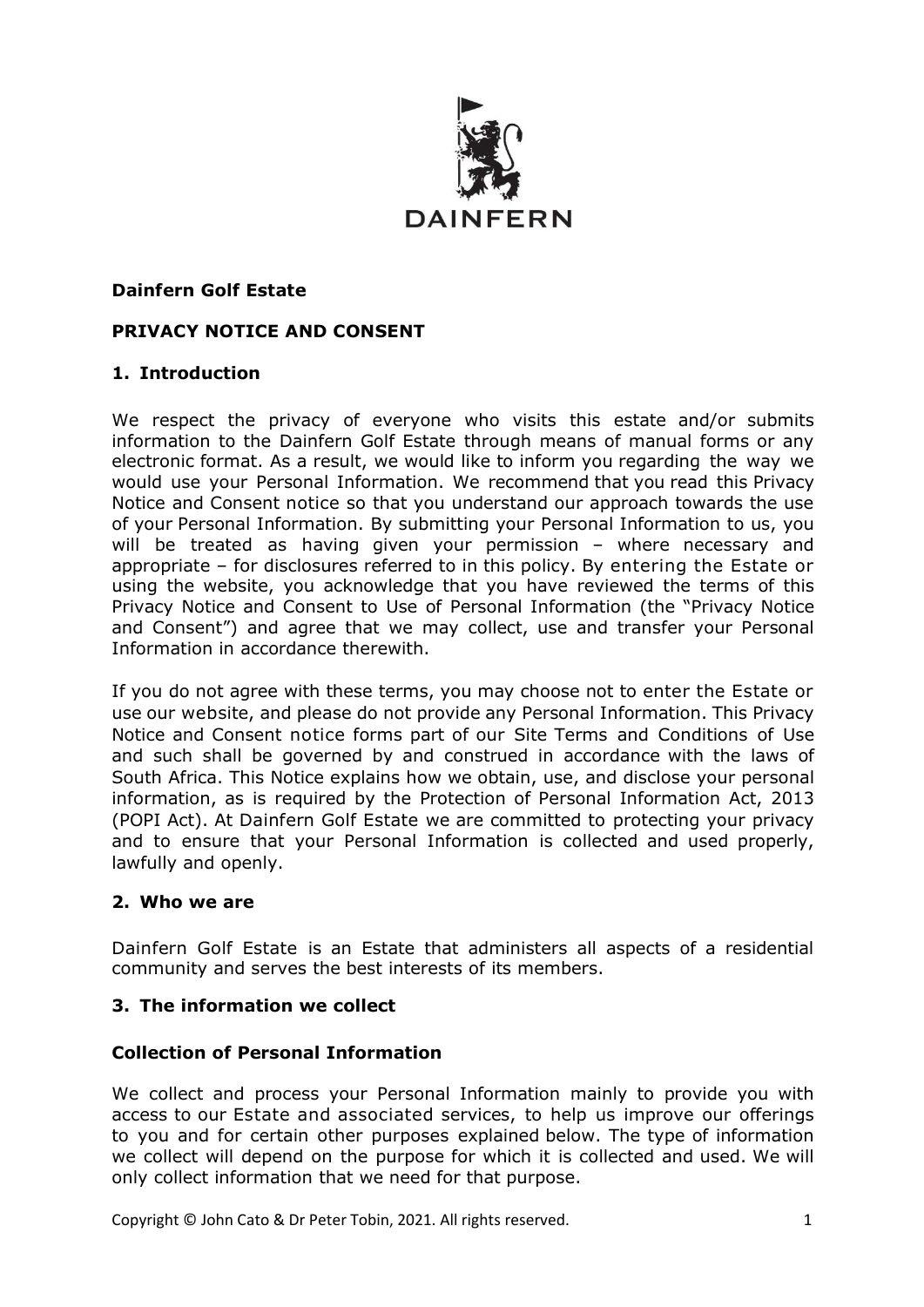We collect information directly from you where you provide us with your personal and other applicable details, when you submit enquiries or forms to us, or contact us. Where possible, we will inform you to what information you are required to provide to us and the reason the information is needed. Personal information may include but is not limited to:

- Your name and surname
- The names and surnames of your family members including children
- Your stand number and/or physical address details
- Your biometric information for secure access purposes
- Your email address
- Your telephone/cell number
- Your vehicle/s identification
- Your bank details

### **Collection of Non-Personal Information**

We may automatically collect non-Personal Information about you such as the type of internet browsers you use or the website from which you linked to our website. We may also aggregate details which you have submitted to the site. You cannot be identified from this information, and it is only used to assist us in providing an effective service on this website. We may from time-to-time supply third parties with this non-personal or aggregated data for use in connection with this website. **We may from time-to-time supply third parties with this non-personal or aggregated data for use in connection with this website.**

#### **4. How we use your information**

We will use your Personal and Non-Personal Information only for the purposes for which it was collected or agreed with you, for example:

- To confirm and verify your identity or to verify that you are a homeowner, resident, worker, contractor, or visitor for security purposes.
- To carry out our obligations arising from any contracts entered between you and us.
- To notify you about changes to our services.
- For the detection and prevention of fraud, crime, or other malpractice.
- To conduct members satisfaction research or for statistical analysis.
- For audit and record keeping purposes.
- In connection with legal proceedings.
- We will also use your Personal Information to comply with legal and regulatory requirements or industry codes to which we subscribe, or which apply to us, or when it is otherwise allowed by law.
- To contact you regarding services which may be of interest to you, provided you have given us consent to do so or you have previously requested a service from us, and the communication is relevant or related to that prior request and made within any timeframes established by applicable laws.
- You can opt out of receiving communications from us at any time. Any direct communications that we send to you will provide you with the information and means necessary to opt out.
- To respond to your queries or comments.

Copyright © John Cato & Dr Peter Tobin, 2021. All rights reserved. 2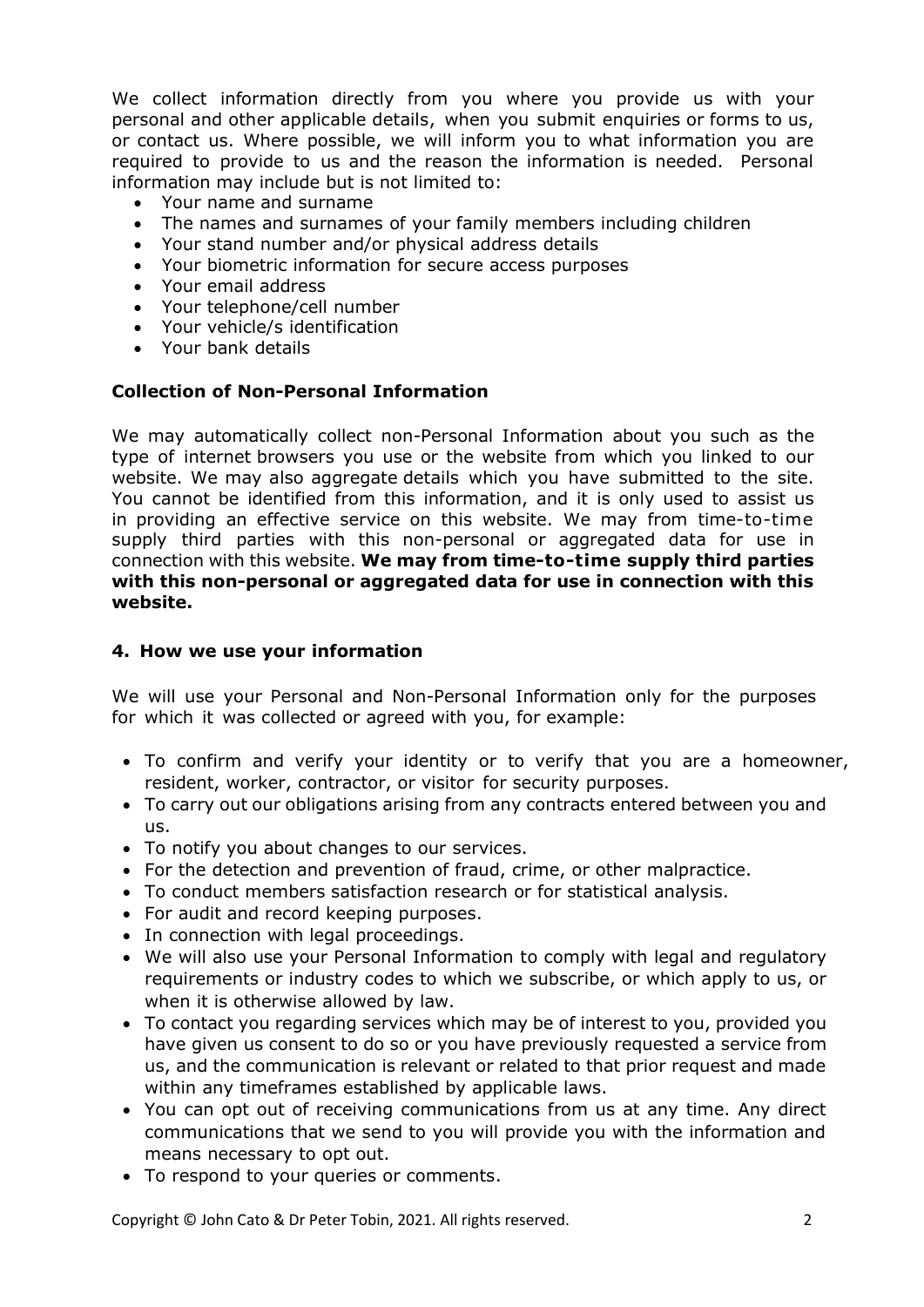• Where we collect Personal Information for a specific purpose, we will not keep it for longer than is necessary to fulfil that purpose, unless we must keep it for legitimate business or legal reasons. In order to protect information from accidental or malicious destruction, when we delete information from our services, we may not immediately delete residual copies from our servers or remove information from our backup systems.

# **5. Disclosure of Personal Information**

We may disclose your Personal Information to our service providers who are involved in the delivery of products or services to you. We have agreements in place to ensure that they comply with these privacy terms.

We may share your Personal Information with, and obtain information about you from:

• Third parties for the purposes listed above.

We may also disclose your information:

- Where we have a duty or a right to disclose in terms of law or industry codes.
- Where we believe it is necessary to protect our rights.

## **6. Personal Information Security**

We are legally obliged to provide adequate protection for the Personal Information we hold and to stop unauthorised access and use of personal information. We will, on an on-going basis, continue to review our security controls and related processes to ensure that your Personal Information is secure.

Our security policies and procedures will cover:

- Physical security
- Computer and network security
- Access to personal information
- Secure communications
- Security in contracting out activities or functions
- Retention and disposal of personal information
- Acceptable usage of personal information
- Governance and regulatory issues
- Investigating and reacting to security and estate management incidents

When we contract with third parties, we impose appropriate security, privacy, and confidentiality obligations on them to ensure that Personal Information that we remain responsible for, is kept secure.

We will ensure that anyone to whom we pass your Personal Information agrees to treat your information with the same level of protection as we are obliged to.

## **7. Access to your Personal Information**

Copyright © John Cato & Dr Peter Tobin, 2021. All rights reserved. 3 You have the right to request a copy of the Personal Information we hold about you. To do this, simply contact us at the numbers/addresses listed on our home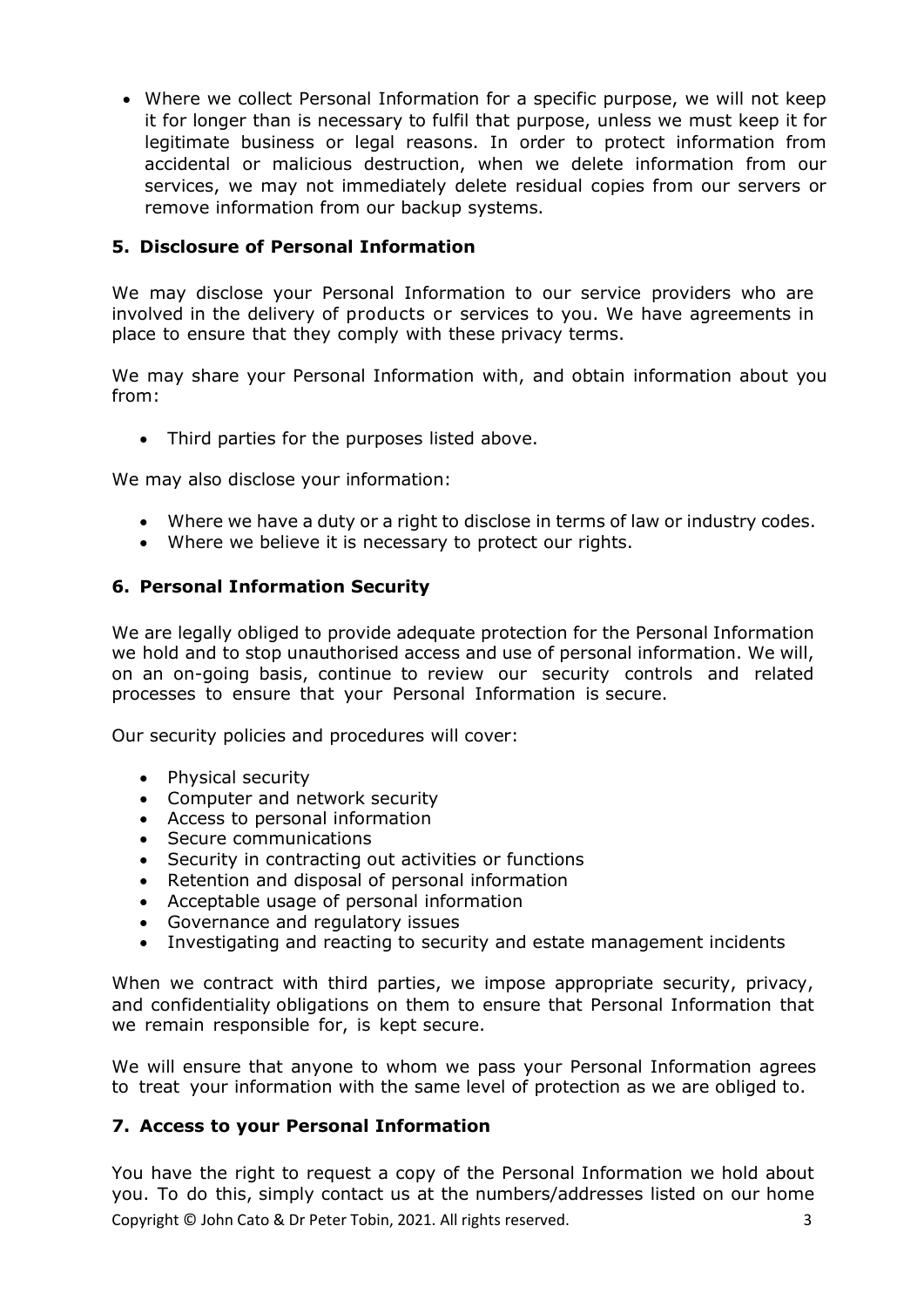page and specify what information you would like. We will take all reasonable steps to confirm your identity before providing details of your personal information.

Please note that any such access request may be subject to a payment of a legally allowable fee, as laid down in our POPI Act Policy.

## **8. Correction of your Personal Information**

You have the right to ask us to update, correct or delete your personal information. We will take all reasonable steps to confirm your identity before making changes to Personal Information we may hold about you. We would appreciate it if you would take the necessary steps to keep your Personal Information accurate and up to date by notifying us of any changes we need to be aware of.

## **9. Definition of Personal Information**

According to the POPI Act **''Personal Information''** means information relating to an identifiable, living, natural person, and where it is applicable, an identifiable, existing juristic person. The POPI Act, which has more specific examples if you need them, can be found at the following link: [www.gov.za/documents/download.php?f=204368](http://www.gov.za/documents/download.php?f=204368)

## **10. Right to object**

In terms of the POPI Act (POPIA) section 18. (h) (iv) you have the right to object to the processing of personal information as referred to in section 11(3) of the POPIA.

## **11. Right to lodge a compliant**

In terms of the POPI Act (POPIA) section 18. (h) (v) you have the right to lodge a complaint to the Information Regulator (South Africa) (IRSA). The IRSA contact details are:

[https://www.justice.gov.za/inforeg/contact](https://www.justice.gov.za/inforeg/contact.html) [.html](https://www.justice.gov.za/inforeg/contact.html)

JD House 27 Siemens Street Braamfontein Johannesburg, 2001

P.O Box 31533, Braamfontein, Johannesburg, 2017

General enquiries email: inforeg@justice.gov.za.

Complaints email: POPIAComplaints.IR@justice.gov.za and PAIAComplaints.IR.@justice.gov.za

Copyright © John Cato & Dr Peter Tobin, 2021. All rights reserved. 4